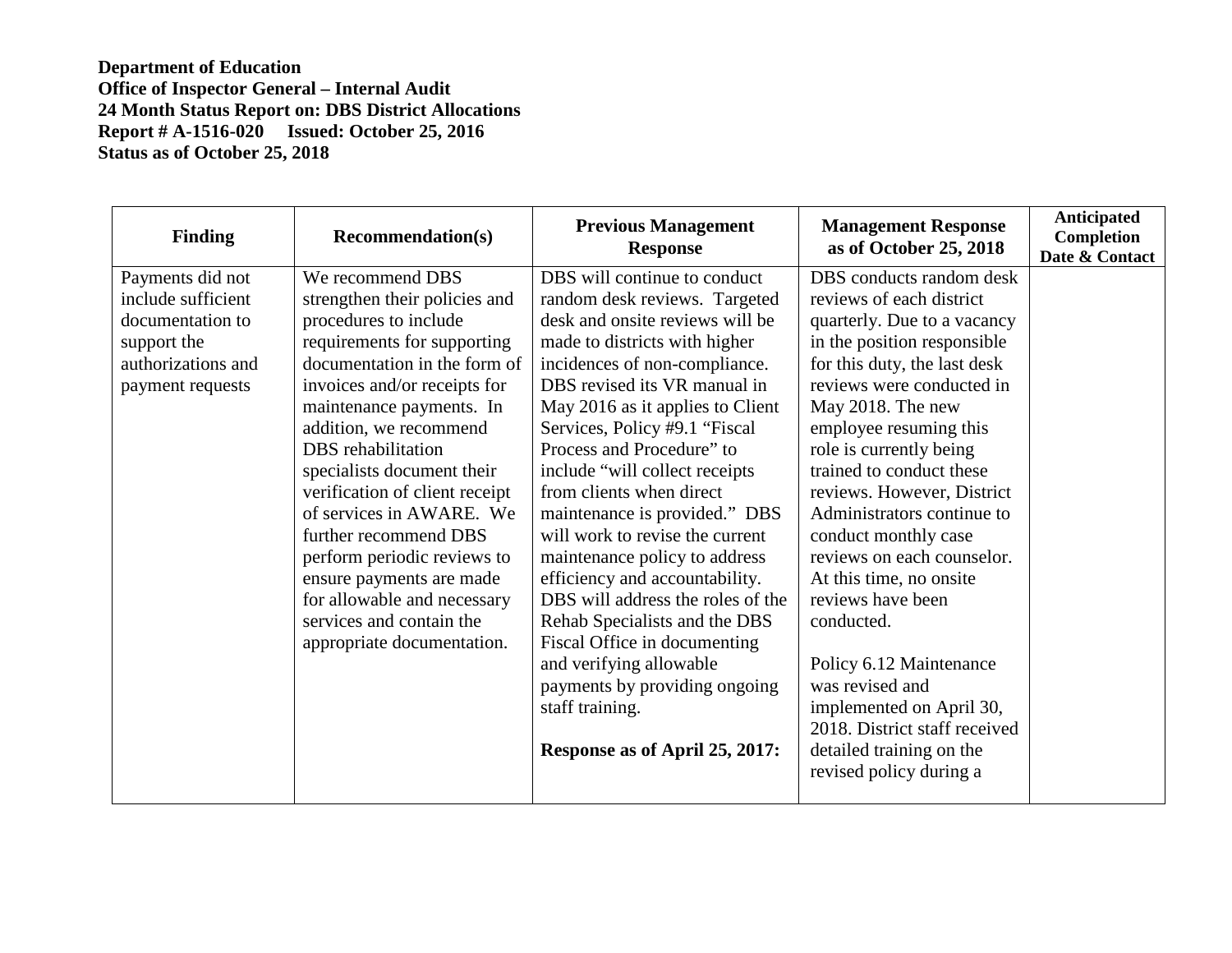|  | A schedule for targeted desk and<br>onsite reviews is being<br>developed.<br>DBS will work to revise the VR<br>manual (directing staff to add<br>supplemental documentation and<br>receipts) and is revising the<br>Maintenance Policy.<br>DBS will address the roles of the<br>Rehab Specialists and the DBS<br>Fiscal Office in documenting<br>and verifying allowable<br>payments by providing ongoing<br>staff training. Staff is informed | conference call on July 12,<br>2018. |  |
|--|------------------------------------------------------------------------------------------------------------------------------------------------------------------------------------------------------------------------------------------------------------------------------------------------------------------------------------------------------------------------------------------------------------------------------------------------|--------------------------------------|--|
|  | via emails, intranet updates,<br>webinars and/or phone<br>conference calls.                                                                                                                                                                                                                                                                                                                                                                    |                                      |  |
|  | <b>Anticipated completion</b><br>10/31/2017<br><b>Robert Doyle</b>                                                                                                                                                                                                                                                                                                                                                                             |                                      |  |
|  | Response as of October 25,<br>2017:                                                                                                                                                                                                                                                                                                                                                                                                            |                                      |  |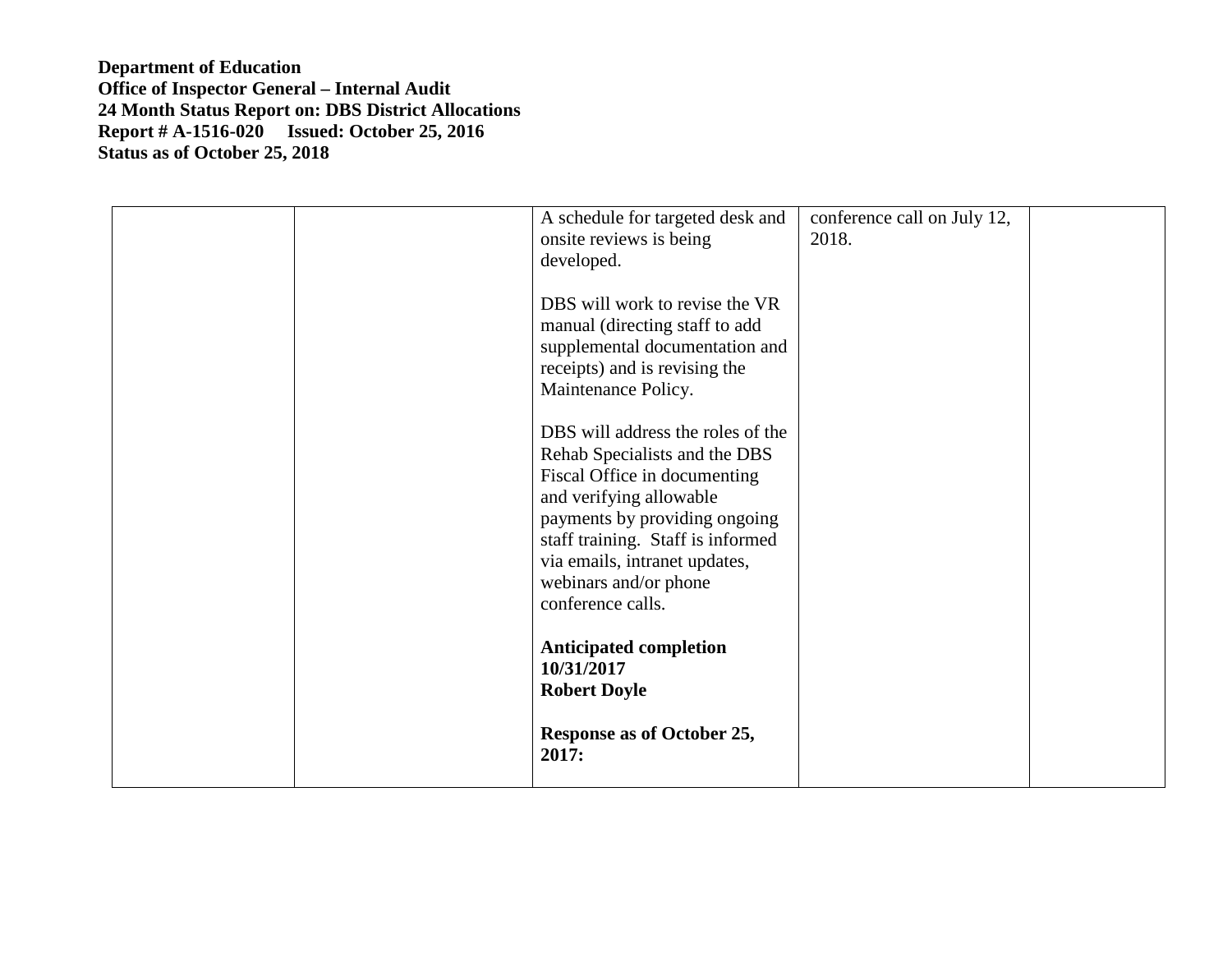| The #264 Authorization<br>Procedure Checklist and review<br>process was created and was<br>implemented July 1, 2017.                                                                                                                                                          |  |
|-------------------------------------------------------------------------------------------------------------------------------------------------------------------------------------------------------------------------------------------------------------------------------|--|
| Reviews are conducted for each<br>district, each month. The data<br>collected via these forms will be<br>used to focus training on specific<br>areas included under "Fiscal<br>Management and<br>Authorizations" during the<br>Annual VR training held<br>October 9-13, 2017. |  |
| Provided overview to staff on<br>statewide call 4/13/2017.<br>Emailed memos to staff<br>$4/17/2017$ .                                                                                                                                                                         |  |
| Affected policies and the VR<br>program manual have been<br>revised and are awaiting final<br>review and approval.                                                                                                                                                            |  |
| <b>Anticipated completion</b><br>11/3/2017<br><b>Robert Doyle</b>                                                                                                                                                                                                             |  |